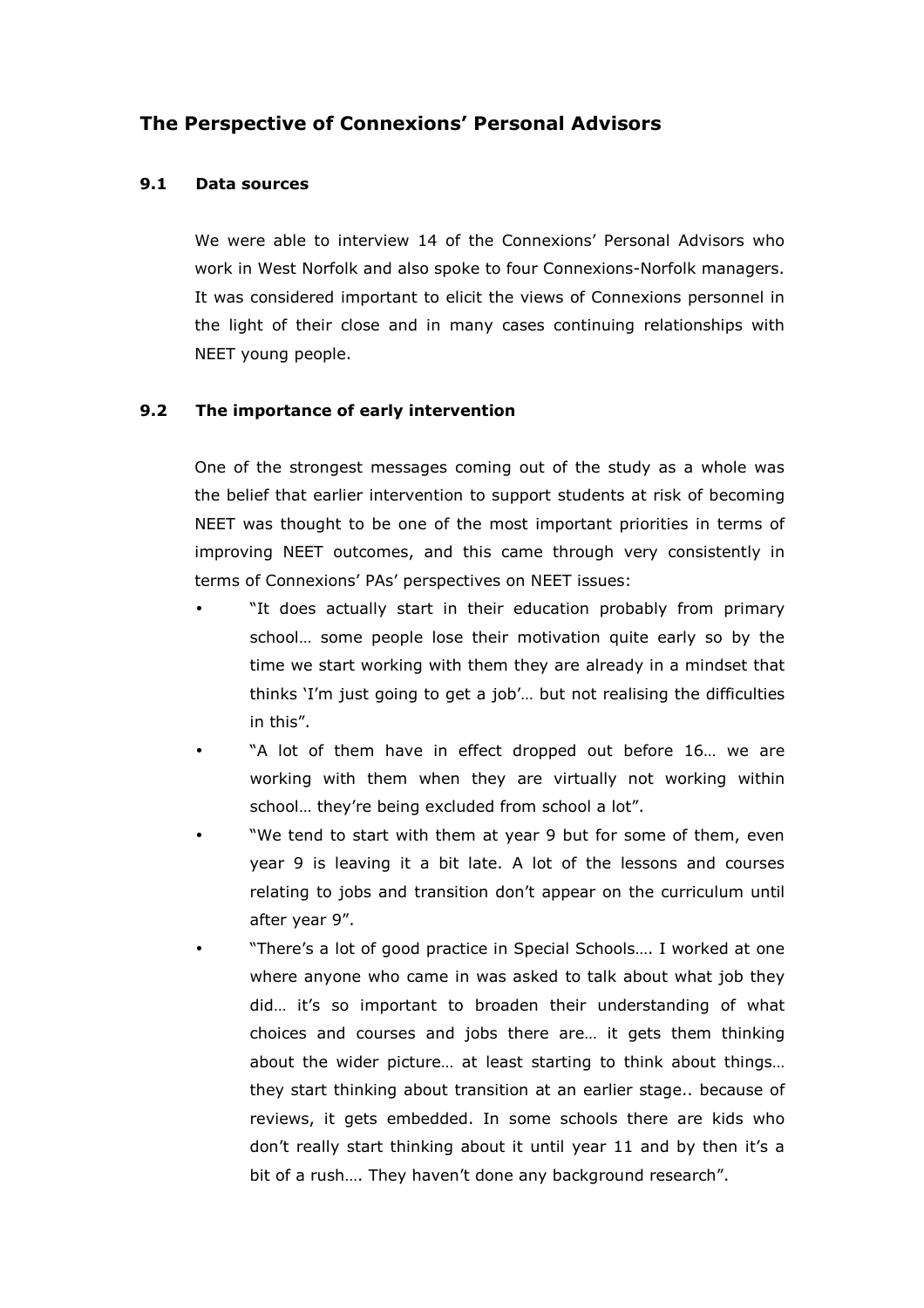- "I feel that more needs to be done in primary schools the time of transition is crucial and should be targeted… learning habits and attitudes are acquired early… it's too late if you start to address these in secondary schools or post 16".
- "I'm supposed to work with 16 to 19 but unless I get them earlier than that I can't do anything… at 16 they're just… it sets people up to fail".

# 9.3 Course provision

 Several respondents felt that in terms of course provision, there were still "gaps and shortages" for students who were not "straightforward level 3" learners. In particular, it was felt that there were not enough apprenticeships available, and that there were many young people who might be particularly well suited to this progression route rather than college based courses. It was also felt that there was not always as much appropriate provision in terms of foundation courses. Some respondents intimated that they thought that there were still some students who were going for level 3 courses which they were not well equipped for, sometimes because of self-esteem factors, and sometimes because of parental pressure. One respondent suggested that a stronger "steer" would be helpful in terms of IAG. It was felt that there were some good E2E and work based learning courses, but often these were oversubscribed, and those laying on the provision would simply choose from the strongest youngsters available, leaving many young people disappointed.

- "You still seem to be getting pupils who are going on to do A level just because their mates are doing it… or because they sort of drift into it because it's the main route and it's still the high status route… there's still a perception that the other stuff is for the thickies…."
- "There still aren't the courses at foundation level that will help the ones that are really struggling…"
- "The college courses aren't there at the lowest entry level".
- "I've got one young man at the moment who wants to do horticulture and there is no entry level, you can only go and do NVQ Level 2 in horticulture, which means they do need GCSEs in order to get on to a horticulture course".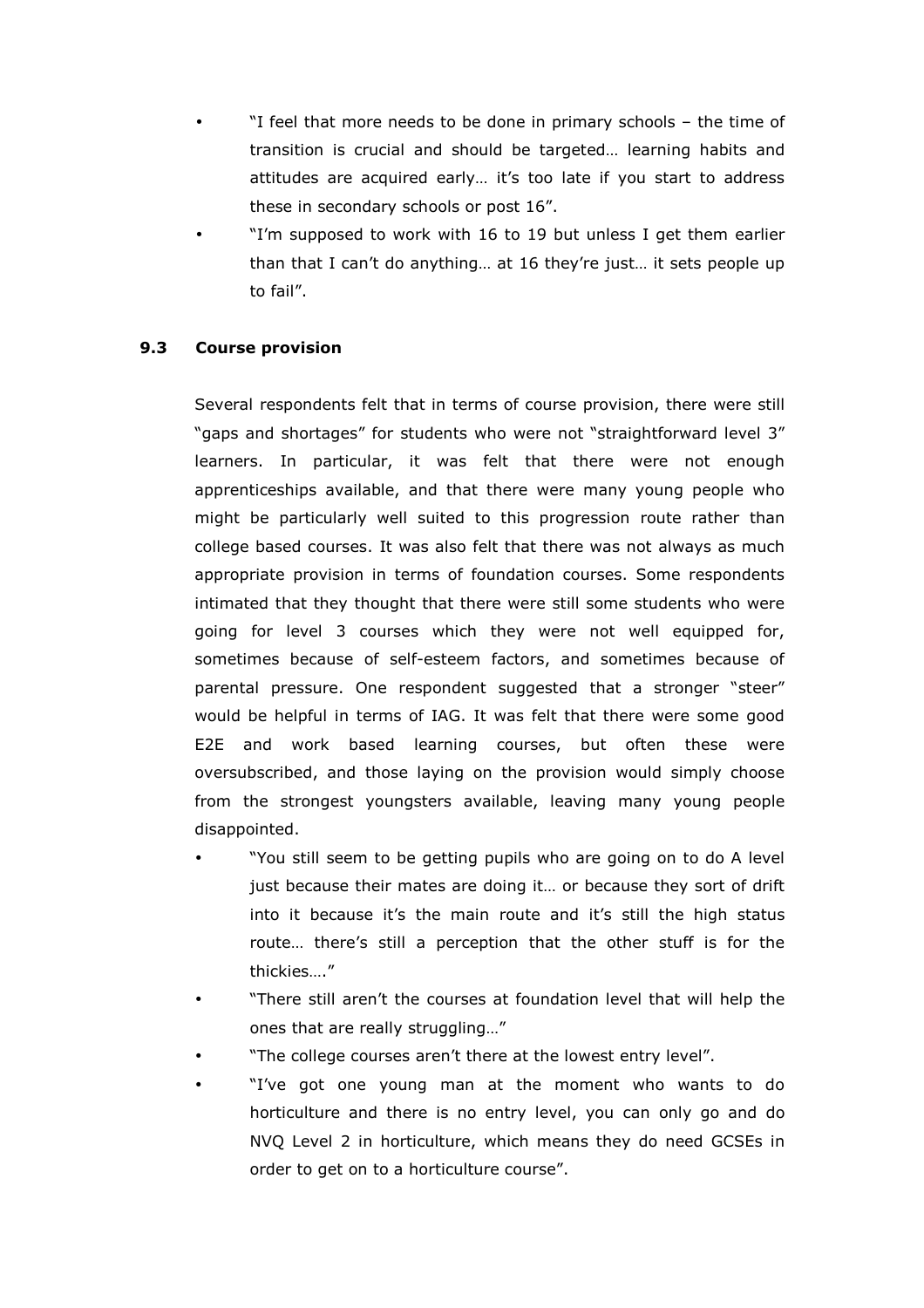- "You can sometimes get them on E2E but often they come out of that and just go back into being NEET again…. Good course but…."
- "The biggest problem is the kids with D to G grades, this is where the problem is, things like plumbing…. A lot of the boys want to do it but they can't because they didn't get the grades, so what courses are there for these pupils?"
- "There are some good work based learning programmes…. MTS do a very good one on carpentry and there are others which are OK but there aren't enough places for all of them so they can be very selective… they pick the best ones and the others are left disappointed".
- "Youngsters who have been in the PRU are even worse off often in terms of qualifications but they are quite positive when they leave at 16…. School has not been great for them but they think this is going to be a turning point… things will be different… they want to get a job but then there is nothing for them… it's difficult and by Christmas they are starting to lose motivation".

 Several PAs commented on the very high levels of motivation of the young people who had recently come over to Norfolk from Eastern Europe (and contrasted this with the sometimes anti-education attitudes of the indigenous students). They wondered whether more might be done in terms of providing intensive out of hours/weekend English courses for these students, many of whom were desperately keen to do well but were held back by being limited in terms of their written and spoken English:

"A lot of the EAL kids are some of the nicest I've ever worked with... they follow instructions to the bottom line… they are so keen and committed… not like the 'why do we have do this?' that you get from some of the other kids. Once they get going in English they are away, but if they don't get going and struggle, some of them end up going back".

 Several PAs made the point that there were some young people who were very difficult to find courses or work placements for because of the very severe nature of their problems:

• "Some won't go out of the house… they are recluses… there are one or two the health services seem to have given up on… Some of them have big problems with health and housing that are more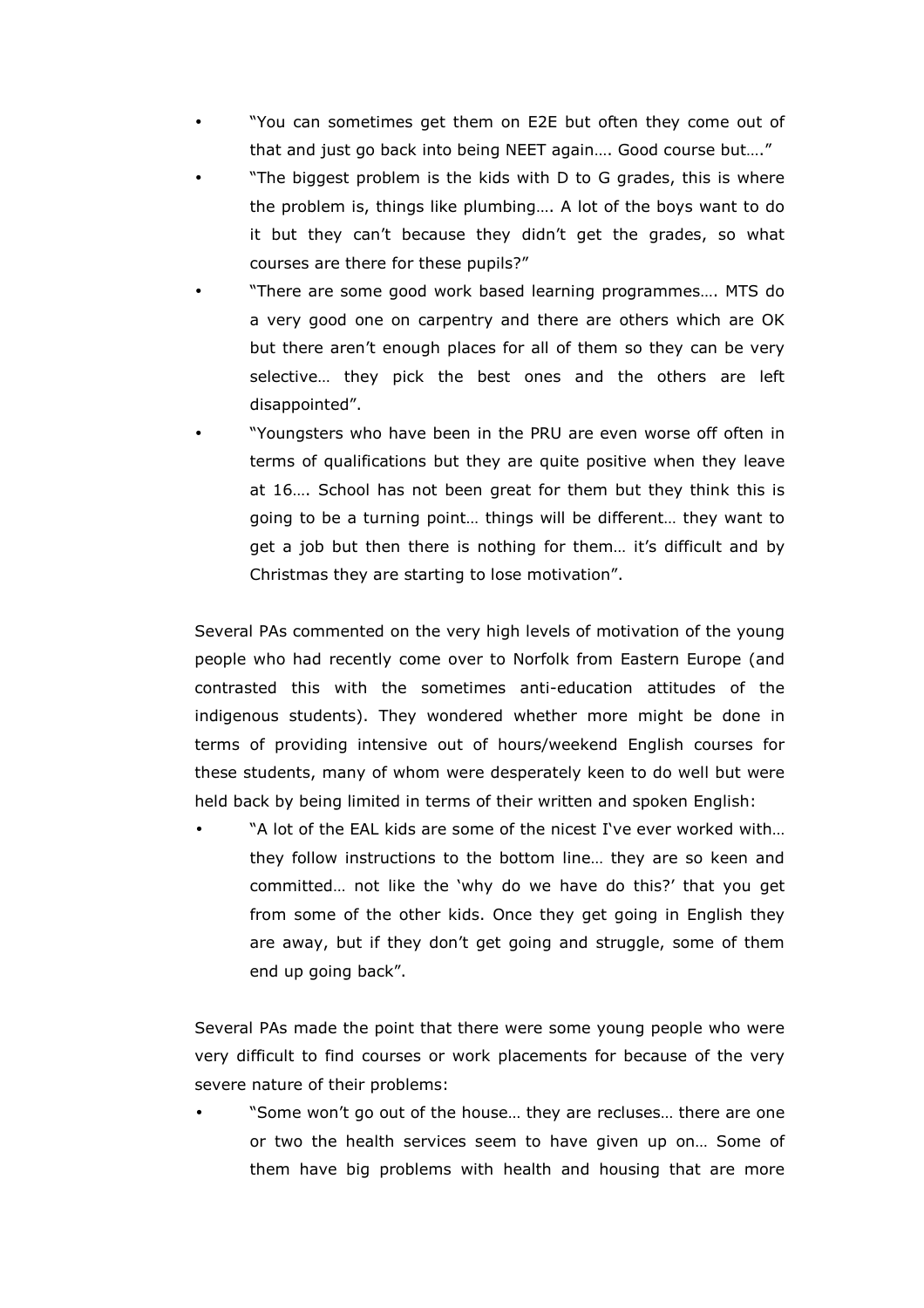important than jobs and courses… if people are homeless… It can be very difficult to get somewhere to live in the Kings Lynn area and often when they do get fixed up with somewhere they end up getting kicked out… it's hard to keep track of them and they go back into the cycle once again".

• "Another big group is the kids who pretty much stopped going to school in year 9 or year 10. They lose a lot of their social skills because of that. It's very difficult to get them engaged in anything. It's not true of all of them… some of them come in here (the Connexions Centre) and end up going off to college".

 Another difficult issue with what were termed 'core' as opposed to 'transient' NEET was the influence they sometimes had on other members of a group. Their inclusion would sometimes deter other at risk youngsters from attending courses or sessions:

• "There are very difficult decisions to be made sometimes in terms of inclusion…. When Barry joined the group he started messing around with one of the other lads he knew and the whole atmosphere of the sessions changed. In the end I had to tell him not to come in for the good of the rest of the group".

 Another important point for consideration arising out of our interviews with PAs and some of the experienced tutors working with at risk youngsters was the importance of course pedagogy. There was a widely articulated feeling that it was not just a question of course content and specification, but of devising courses which were different in terms of learning approaches to "traditional" classroom based approaches. The majority of respondents did seem to feel that the development of diplomas would improve educational opportunities for potential NEET youngsters, but only if they provided a more active, "learning by doing" approach. PAs who worked with traveller pupils mentioned a very good college course which had the potential to be very successful with traveller pupils, but which lost some students because the first two weeks of the course were very much classroom based and traditional in approach: "As soon as they get in to the actual brick laying, or whatever it is, you know, the practical stuff then they stick to that".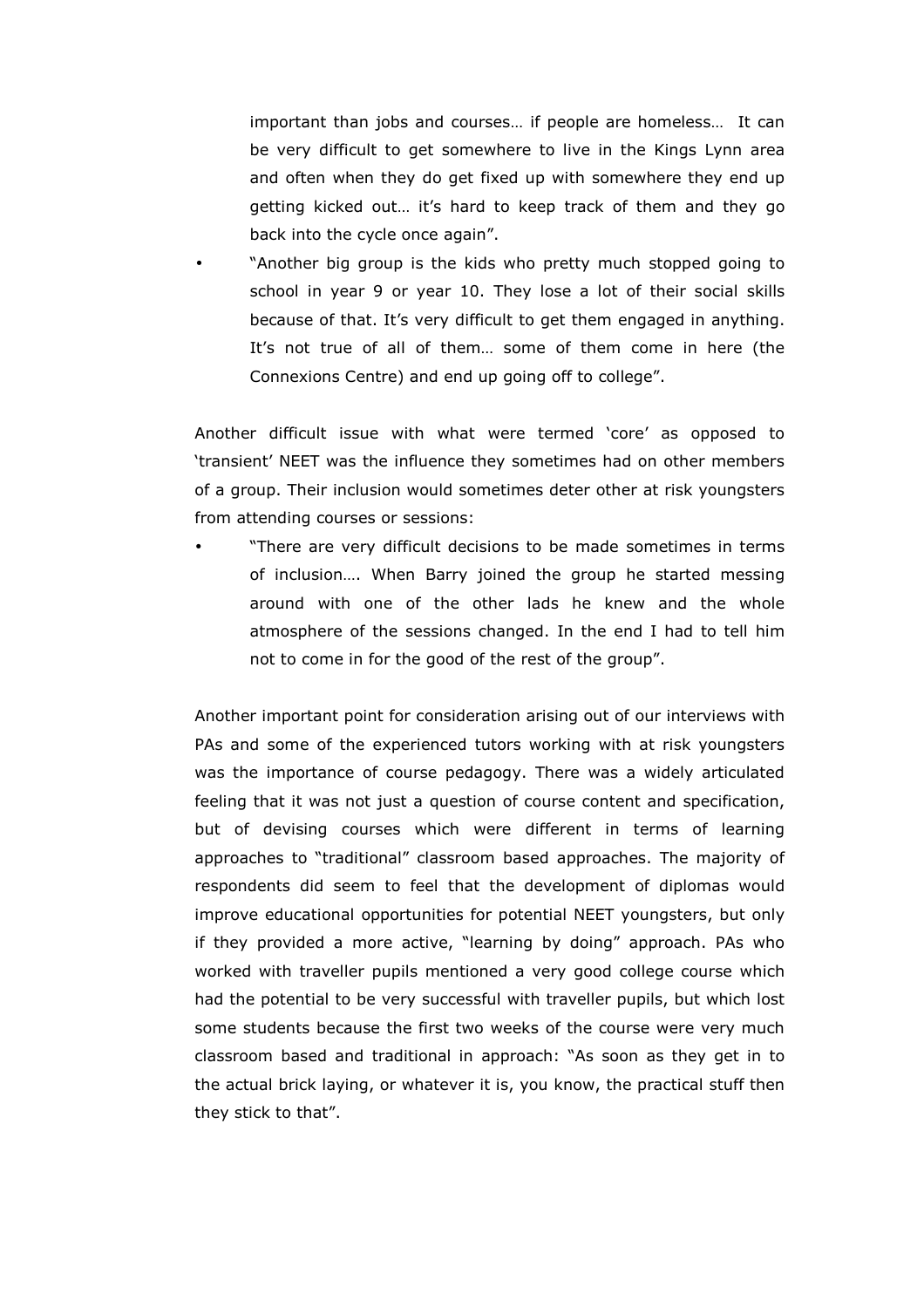There was also thought to be an issue in terms of the timing of courses and (perhaps unsurprisingly), the inability to provide "roll-on, roll-off" provision for transient NEET youngsters. Together with the absence of ideal progression routes, the hiatus between courses and projects was felt to be a major problem in sustaining the momentum in keeping youngsters "on track", and not giving them the excuse or opportunity to lapse back into "bad habits". This again brings up the point about how important effective transition support is to these young people:

"With a lot of E2E courses, there's a big gap.... often months... before anything is available in terms of college courses… they lose interest. E2E needs to be extended or some bridging activity put in place so that they are within sight of the starting line at the college. If they finish in April… that leaves a gap of several months".

 In addition to timing of courses, it was felt that there were wide variations in terms of the quality of E2E courses. Agencies which were mentioned as being "high quality" or which at least elicited positive comments from PAs included Education and Youth Services, The Prince's Trust, Deerpark House, MTS, The Foyer and Claxton House. Some thought might be given to exploring exactly what it is that these providers do which makes them examples of good practice, so that this good practice can be made more transparent.

# 9.4 The effect of targets

 Several respondents felt that the higher profile accorded to NEET issues and the targets set for NEET reduction had been helpful in focusing more attention on helping pupils who were not as likely to progress straightforwardly to level 3 courses, although it was also felt that some schools had responded more proactively and energetically than others. There was an understanding that NEET reduction was not the only target which schools were having to meet. There was a feeling that for some schools, improving the academic profile of the institution was a more urgent priority than NEET reduction. There was also an understanding that for National Challenge schools, the fact that they were threatened with closure if they did not meet the 30% A-C pass rate at GCSE led to pressure to concentrate resources and attention on those pupils who were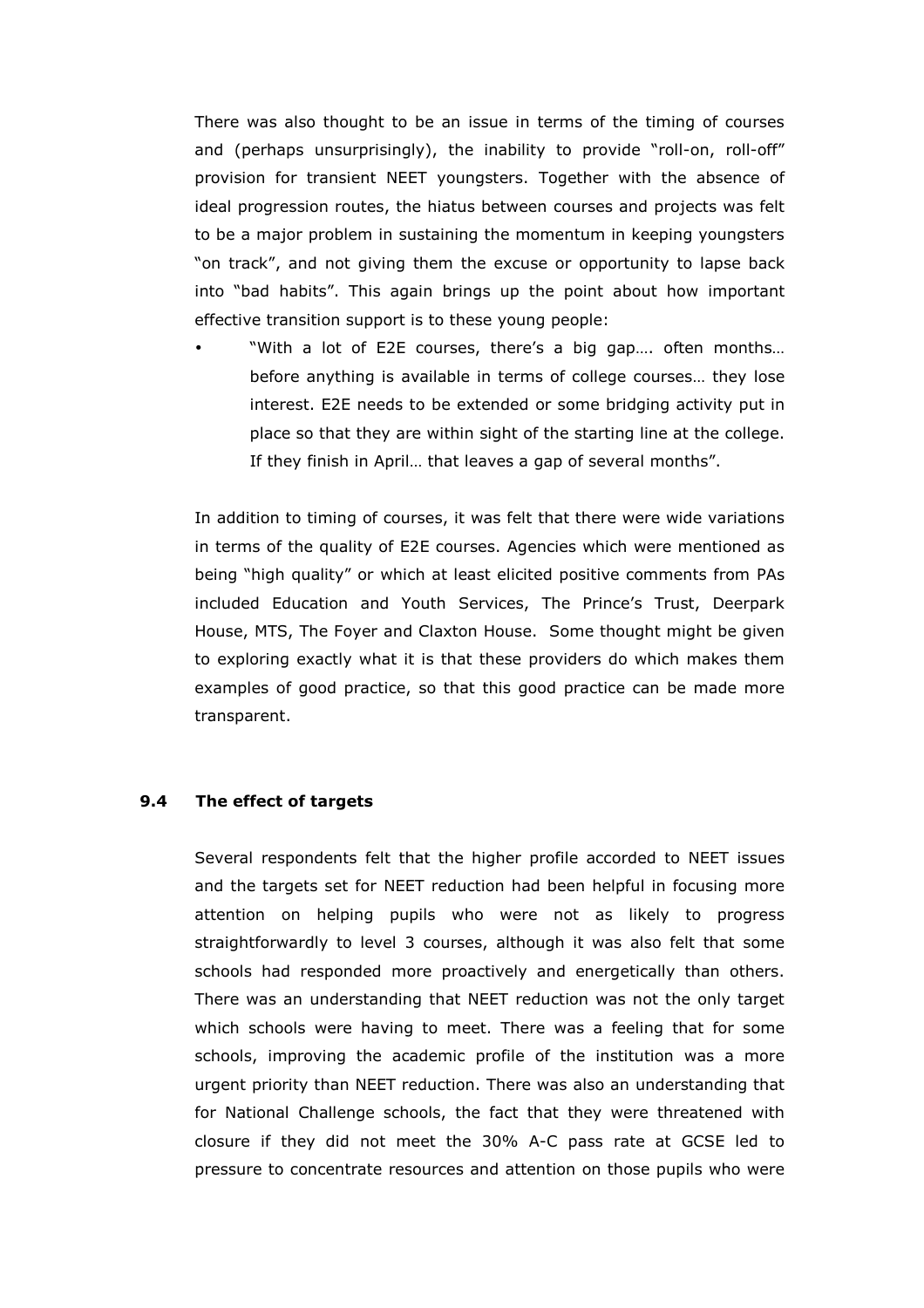"in the ball park" of 5 A-Cs (see Beadle, 2009, for further development of this point). However, in some respects, targets were felt to be unhelpful, and resulted in time being wasted in managing the figures rather than doing things that really made a difference, or short term expedients which were designed more for cosmetic reductions in NEET figures at particular points in the year:

- "You are aware sometimes when you are asking them about a destination that you need a result… you just need to get them to say something that means they are sorted… there isn't always time to discuss appropriateness…. You've just to move on and get them all done for the audit date".
- "There are some three week courses that seem to do nothing more than just getting them off the register… what message does that send to them, if that's all there is on offer…. One of them said to me 'They don't do courses for people like us'".
- "Some of the short term courses…. the three weeks here…. ten weeks there… the things that help with the figures but aren't going anywhere… it just gives them the feeling of a big nasty circle… they don't think it will lead to anything and neither do we".
- "You find that you are pushing them on to things and you get worried that you are not really doing a good job".
- "We've got a target... make sure they all have an identified destination…. You can be so focused on getting that out of them… getting that target fulfilled…. rather than genuinely taking time to make sure they are making the best choice… pressure, pressure.. If we hit the target they will give us more government money…"
- "The 5 A to C thing does get through to the kids... it contributes to some of them making the wrong choices…, I can do level 3, I can do A Levels, big badge, big tick, well done, mummies are going to love them, you know, and they're in the, in the cool thing now, because, I mean, it's not cool to work hard in high school, so suddenly you're a real thicko if you didn't get 5, so it's not cool not to do level 3, you must be thick…"
- "The government now say that it's got to include English, maths and ICT, but at the bottom line you've got kids who are not going to access all of that and they're the ones that'll be on the streets, and nobody's going to care about them, unless we put on courses that they actually want to achieve in".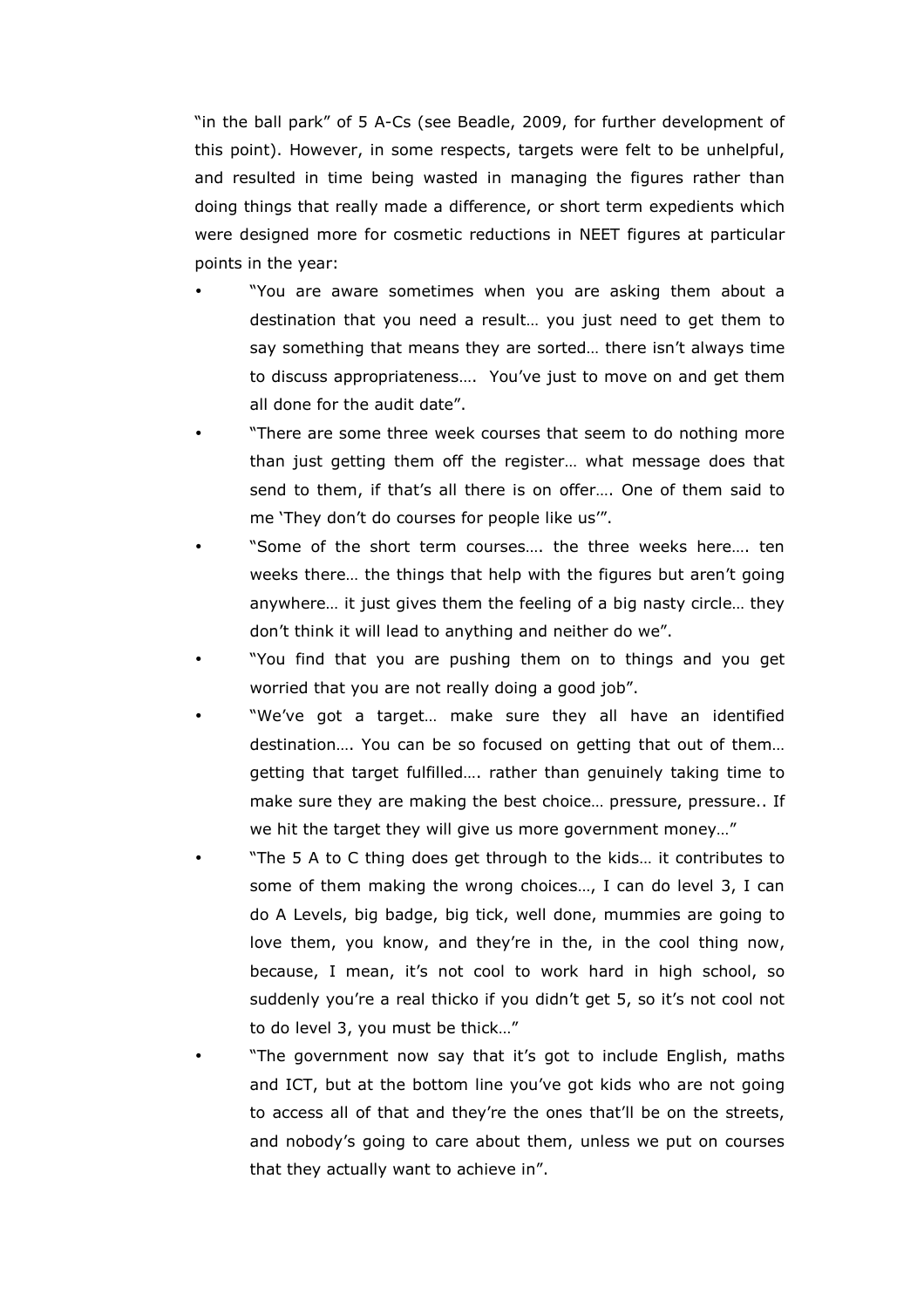OWN might consider how to ensure that best use is made of targets relating to NEET. The Nuffield Review of 14-19 provision noted that the sector had been "subject to many superficial targets that have failed to address underlying problems" (Nuffield Review, 2006: 15). Is it possible to refine the systems so as to keep the targets which are generally thought to be helpful, whilst reducing the time and effort spent in pursuing targets that are thought to be at least to some degree about massaging the statistics relating to NEET issues?

# 9.5 IAG and induction issues

 This appeared to be an area where there was some good practice but where there were some variations in the quality of IAG and induction and transition processes. PAs were keen to stress the effectiveness of visits, "taster courses" and face to face discussions and question and answer sessions between tutors and potential students but felt that there were still some cases of students making ill-informed "brochure choices":

- "I don't believe that they, sometimes they're aware, in the prospectus they see some pictures, the, the actual prospectus, especially the college, is very wordy… very, very wordy, it doesn't actually describe some of the courses actually… they just think they, that they know what it is that they're going to do, like for instance, like Art and Design, they think they're going to draw all day, don't realise there's another aspect of it, you know, and… so quite often it's, it's the lack of information beforehand, because, as I said to you, I'm a great believer in transition, and I do think that they should have more than just a filling of the application form and then go to an interview. The Open Day at this particular college is not actually very informative either, it's basically showing, showing them the building, they need to be going in to different departments, speaking to teachers, finding out exactly what the course content is. But the Open Day is just showing them the building. So, you know, there's that could be improved I think a lot as well".
- "The most important thing is that I wish schools would take their young people to visit places like the college, take them in to an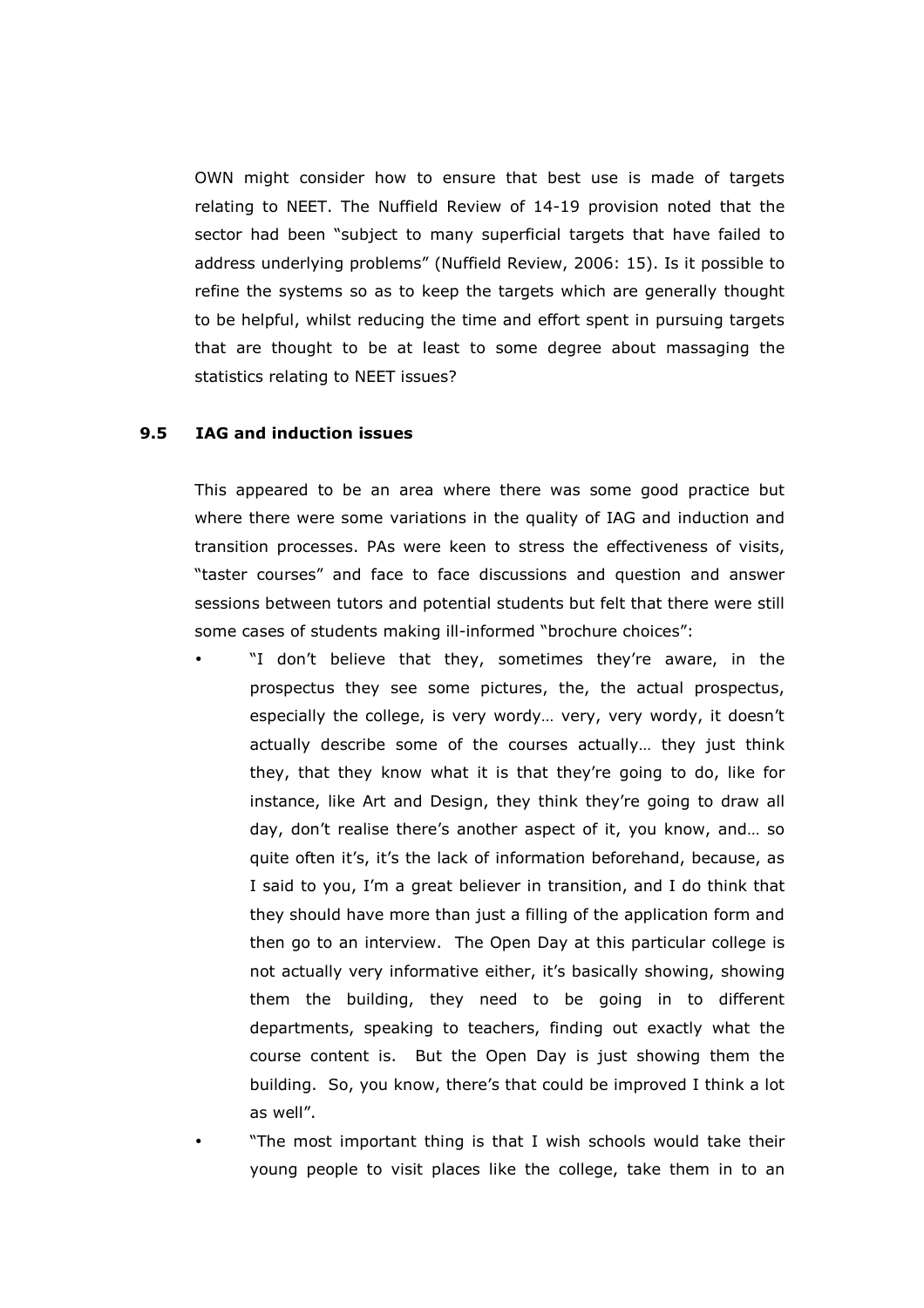individual department, so they get to talk to the teachers and tutors".

- "What they want to do is go and have a wander, have a look around, sit in the refectory, you know, this is where you go, this is the reception, this is where you pick up your forms, you know…"
- "Because they've not had guidance they sometimes make bad choices and we know that because we pick them up…. They've chosen A level… they've gone along with their mates, or their mum or dad say 'that will be good', but they haven't researched these subjects and they don't get that help unless they ask for it".
- "It is a lot about guidance... some of them really haven't talked to anyone about their choices and they are not confident enough to ask when they are not sure about things or don't know enough to decide. You've got to be quite a confident person to do that".
- Traveller students appeared to pose particular challenges in terms of culture clashes between traveller families and school systems. Two of the PAs who specialised in working with traveller young people stressed that although there were some schools and teachers who handled these issues very adroitly and sensitively, it was an area where good practice was not always disseminated across schools. It was felt that some teachers did not always realise the educational potential of traveller students because of these cultural differences. Some schools had got traveller parents to come in and do INSET work with staff to develop a better understanding of culture issues particular to traveller young people and this was thought to have been very helpful and valued by both communities.

# 9.6 Perceptions of good practice and "what makes a difference"

#### Teachers' skills of interactions with at risk young people.

 Several of the PAs made the point that often it was adults' skills of interaction with at risk young people which was one of the key determinants of whether advice and interventions had a positive effect. Often, one of the biggest variables on the course was who was running it… whether the tutor could create a good, positive working atmosphere with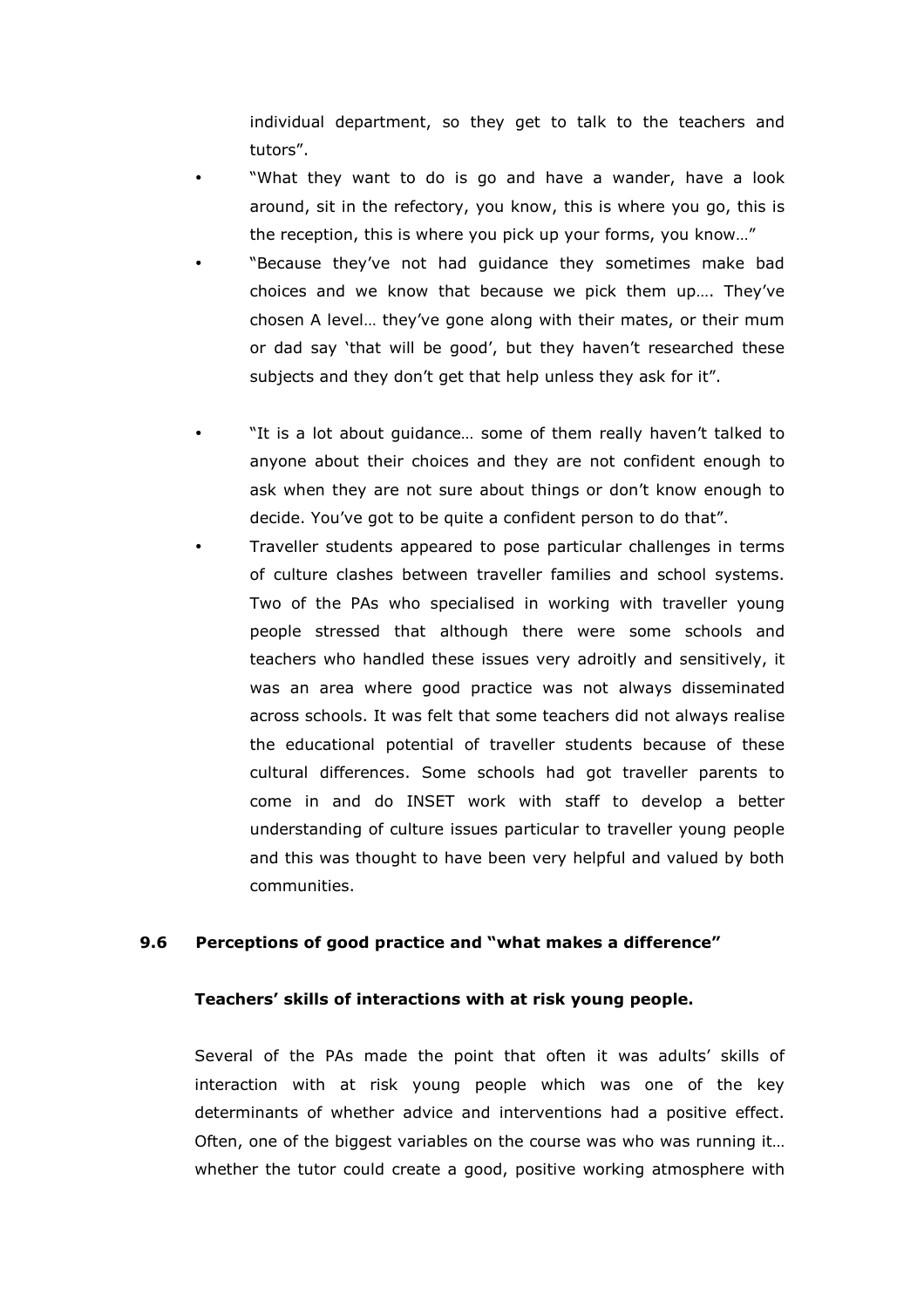the group and get them to feel relaxed about talking about things, with a degree of mutual respect. In several cases, courses worked not because of the content, specifications or level of the course, but because of the rapport between tutor and student, which meant that the student would genuinely commit to trying to learn. As one PA remarked of a one day course for NEETs in the west of the county:

 "She's great, since she's been with the group she's really motivated them, she's, you know, she's got them coming out to her, they absolutely love her, you know, she's done First Aid… you know, there's young people here that didn't think they could achieve at all, and it's only because she's just put the time in that, you know, they come for a few weeks here on the programme and it's just, it's just really building confidence and, and getting them to participate, you know, I mean it's just working with them…"

 The PAs felt teachers' skills and commitment to working with NEET at risk youngsters was one of the variables that influenced some students' susceptibilities to becoming disengaged from education; they felt that not all teachers either enjoyed working with at risk pupils or were committed to working with such pupils:

- "You still come across teachers who will say that they did not take on the job, you know, they took on a, a role of further education, they didn't take on the job of teaching 14-year-olds or people with learning difficulties, you know, people with autism, or, you know…"
- "A lot of traveller pupils are actually very well motivated and keen to do well if they have teachers who are good with them and recognise that they like practical, active forms of learning… A lot of them are really bright kids but not all teachers recognise that".
- "There are still a few teachers who shout at them.. who just stand and yell, and the young people that we work with again, you know, they're not used to being shouted at, from about the age of 12 young travellers are instantly adults, making their own decisions, and, you know, if somebody tells them to do something without an explanation, and just being shouted at…"
- The quality of transition arrangements and support. Several PAs suggested that confidence and dependability were 'issues' with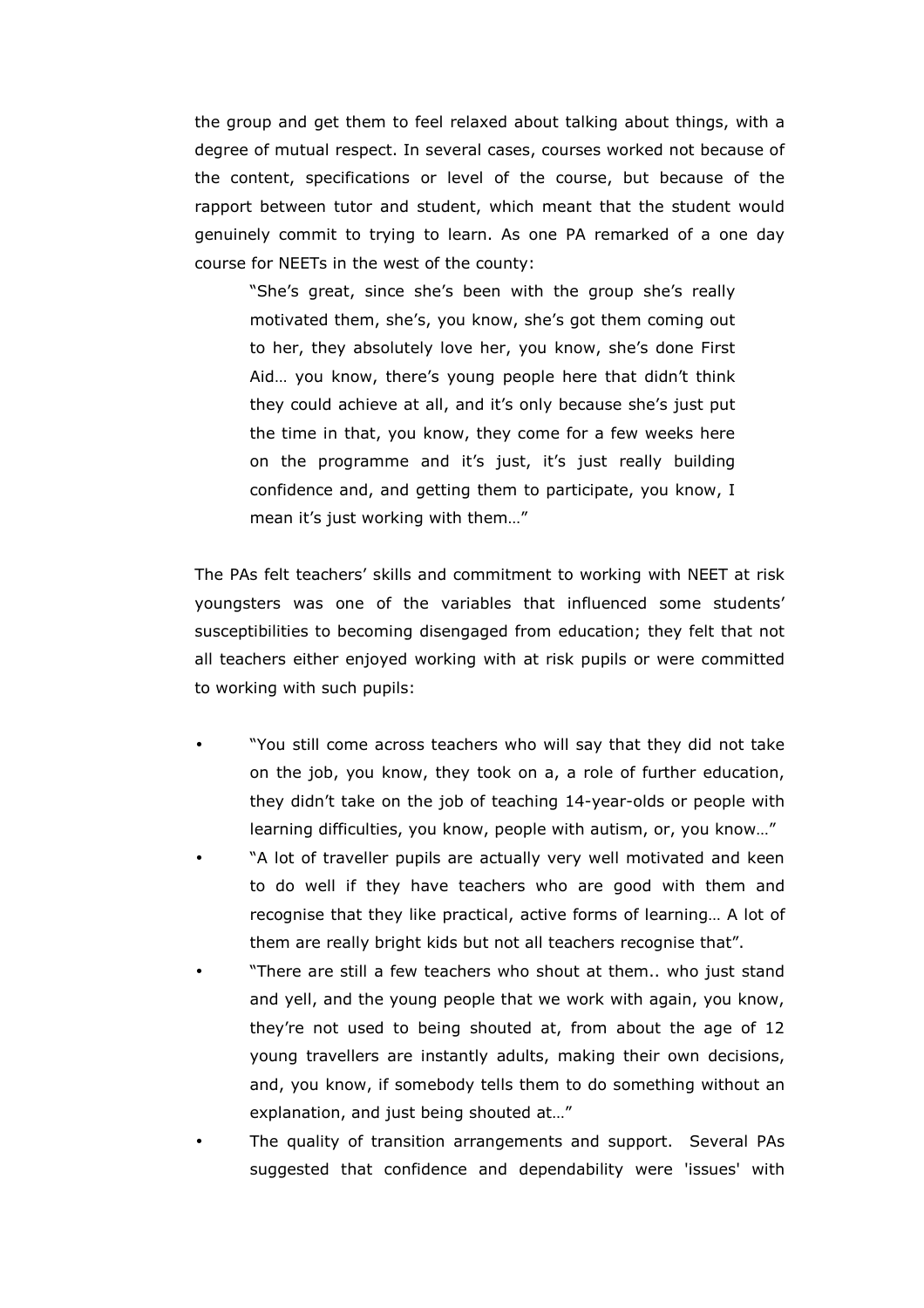some at risk students and that "moral support", reminders, someone at hand to help with queries and uncertainties, were all things that could help them "make it through" to a course or interview. They stressed that whereas some students could sort themselves out, there were some "who could go either way" depending on the amount of support offered.

 As noted in section 9.5, the opportunity to visit the college or new institution and talk face to face with future tutors, meet other students who would be at the college and look round the social areas of the college was thought to be a major factor in getting students to "stick" with their plans. The college was particularly praised by the assiduousness of its support over helping students with their bus pass arrangements. Connexions' PAs and other Connexions' support workers often travelled with youngsters to interviews, helped them with phone calls and letters, and generally supported them in trying to ensure that they turned up on time and did not forget appointments, but it was acknowledged that there were limits to how much time they could spend with each person, and it was felt that youngsters often had good working relations with at least some of the support staff they had worked with in schools, and that more use might be made of such channels of support in transition periods.

## Liaison, access and working relationships with schools

 Although for obvious reasons the PAs were reluctant to pass negative comments about the schools they worked with, it was apparent that there were some schools where they felt there were particularly helpful arrangements for access, good communications, the facilitation of collaborative working to help with students who had quite serious and complex problems, and in terms of schools which seemed to value their role and potential helpfulness in working with at risk and less straightforward pathways for pupils. There was a feeling that their services were most valued in schools which had large numbers of pupils who would not be progressing through to A level courses, although it was clear that there were some schools of all "types" who went out of their way to be helpful in working collaboratively with the Connexions service. The following extracts attempt to give some indications of what PAs found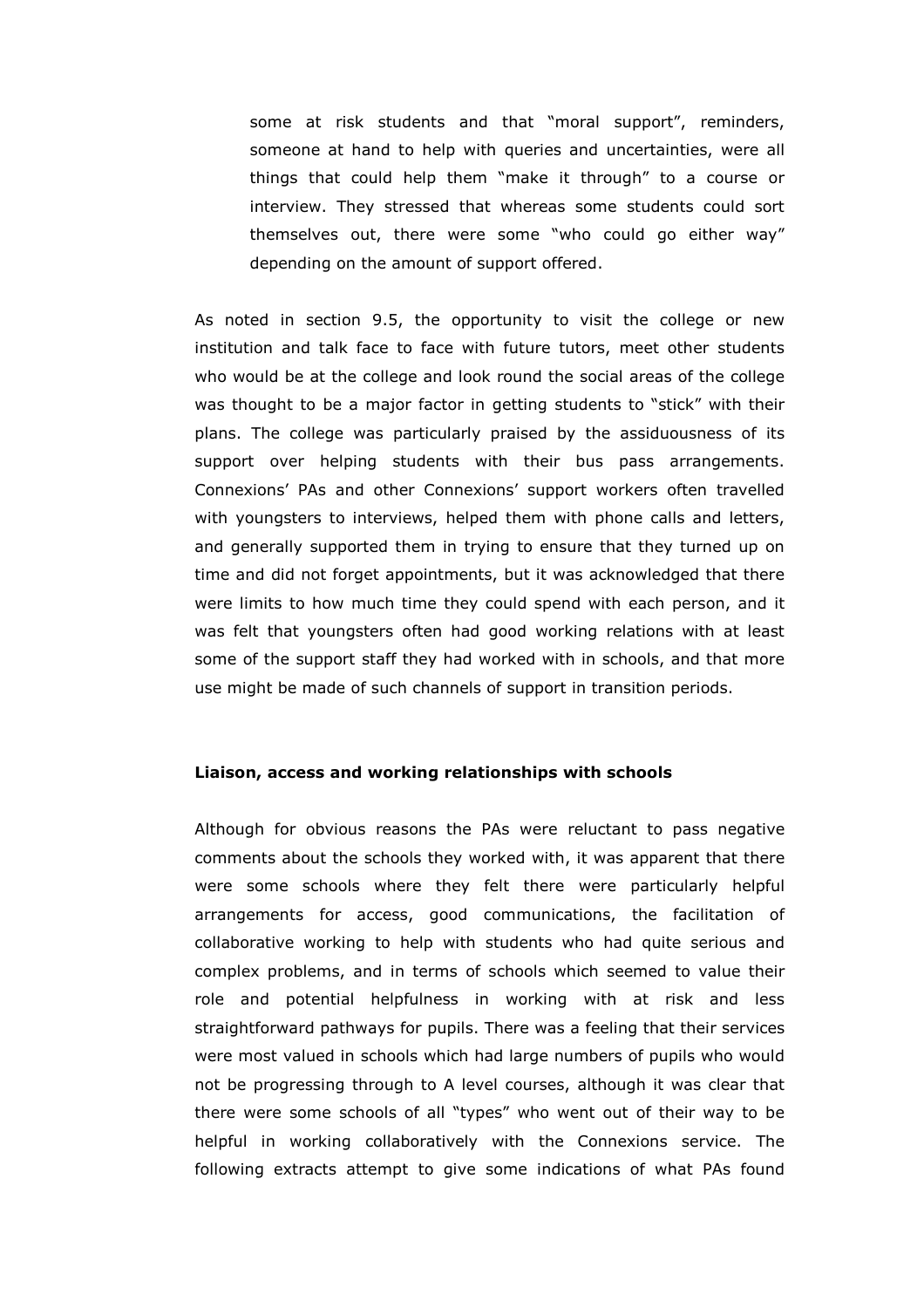helpful or thought were elements of good practice in addressing NEET issues:

- "I think we are quite fortunate in this area, most of the Connexions' Coordinators we liaise with go out of their way to be helpful although there are perhaps some schools which feel that they can handle these issues through their own systems".
- "There are some schools where they go out of their way to try and make sure that pupils turn up if you are due to have an interview with them. A big bane of life working with NEET pupils is that they are not always the most reliable and they sometimes don't turn up to appointments. Occasionally you are left to chase things up yourself but some schools are above and beyond the call of duty in terms of the care they take to get the pupils there for us".
- "If definitely helps if there is continuity in terms of personnel... when you have worked in the school with the same person and you have established trust with them… they start to see you as part of the working day and you start getting a regular flow of referrals from year heads who can see that you might be able to help".
- "There are some schools who do have really good purposeful meetings with everyone there…. the school nurse…. other support workers.. a realistic plan is drawn up, it's recorded, actioned, followed up".
- "It's important that schools and colleges work together with Connexions… it would also be helpful to have a later cut off date so that they can change courses. At the moment they come to us saying that an A level isn't working, it's horrible and it's too late to change… that's something they could work on… quicker action and response when students realise they have chosen the wrong course".

# 9.7 What makes a good PA?

 As with all other elements of the workforce involved in working with NEET or potentially NEET young people, some PAs may be more effective in their work than others. We spoke to experienced PAs, ones who came across as accomplished in their jobs, and who had been "recommended to us" as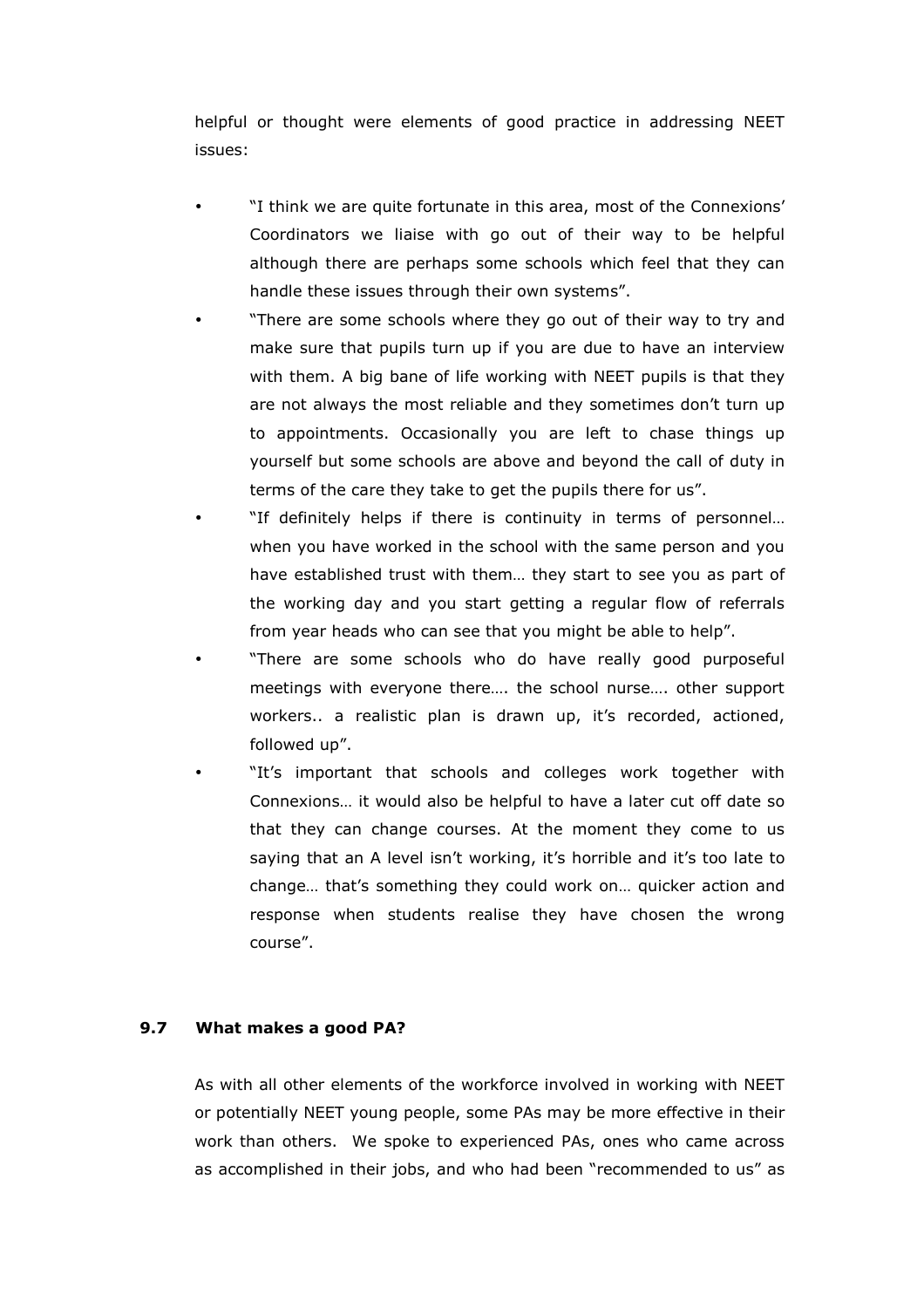good, experienced, effective personnel. We also spoke to several Connexions' managers and asked them what made an effective Connexions' PA, what would they be looking for at interview to appoint a PA, what advice would they give to someone starting out as a Connexions' PA? The following extracts attempt to give a representative view of the responses we received:

- "Diplomacy… not just with the kids but with the schools. It's very important to be careful in what you say and to weigh your words and feelings about situations carefully. It's very easy to upset a school and of you do that you are up against a brick wall. Don't get anyone's back up or it will be very difficult to work cooperatively with people in the school, either in terms of working with adults or getting the same access and opportunity to work with pupils".
- "Part of it is good judgement in terms of knowing when to leave people alone… when it is not a good moment. We've got over 100 young parents and young girls who are pregnant and sometimes they want help and sometimes they want to be left alone, they just want to enjoy being a mum".
- "More than anything, it's being a good listener… to both students and adults. Listening to what people say, keeping an open mind and not being too impatient to impose your own solutions and agendas, not being too pushy".
- "The number of times they say, 'You're the first person I've ever told this to'… that's the sort of person that you need to be… that means that they will be open to you and that they trust you. If they don't trust you, nothing you say will make any difference to them. More than anything you've got to have good interpersonal skills".
- "You've got to develop the ability to put them at ease. A lot of them are not very confident, they are nervous… it might be their first one to one interview… they might have very poor eye contact and be very awkward… You mustn't rush things".
- "It's partly about being really patient and determined, being prepared to go the extra mile with them and follow things up… go out of your way to be really helpful so that they can see that you are really on their side doing your best for them".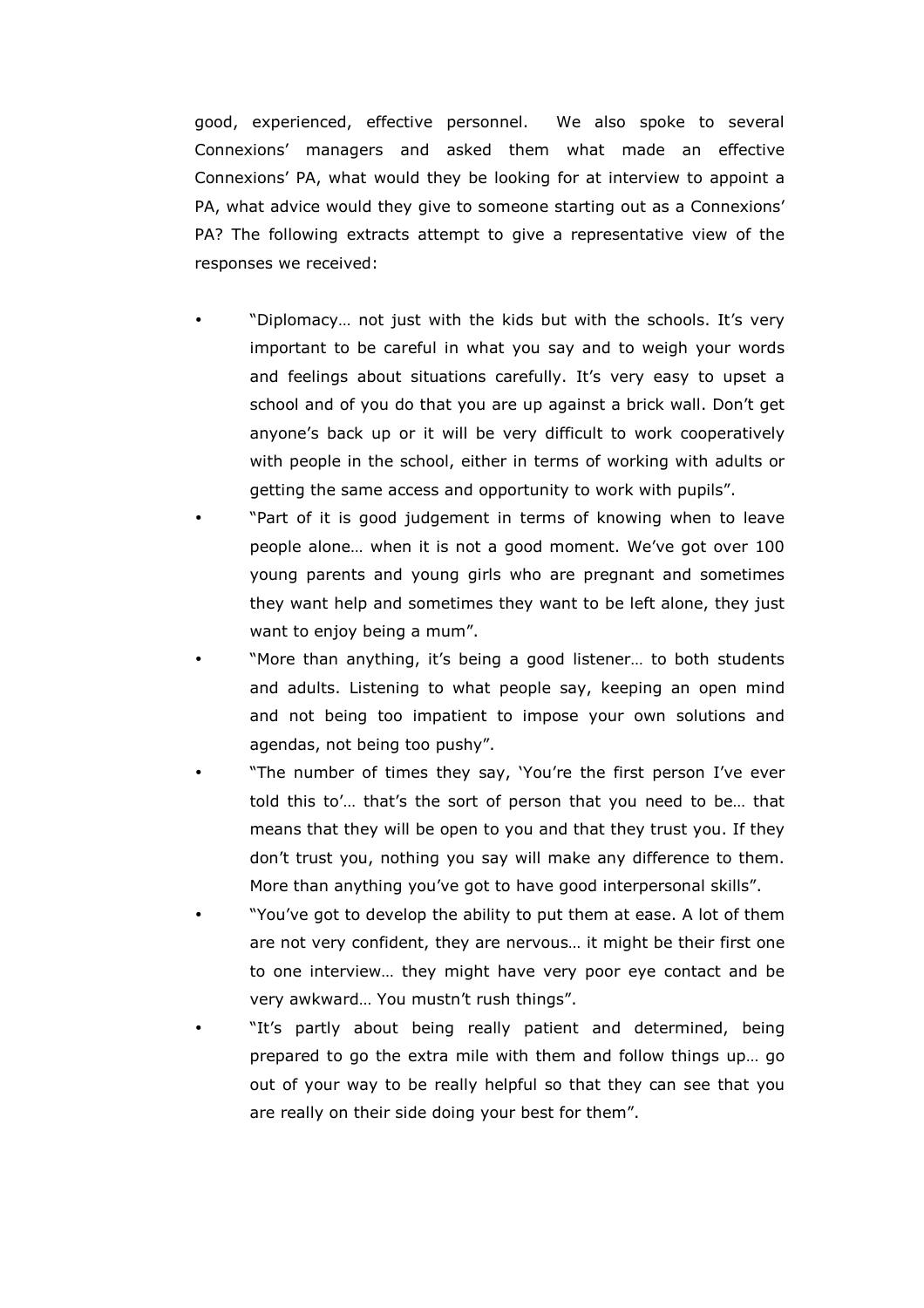- "The job has changed and although it is obviously still about careers advice at one level, it is a world away from what that meant 20 years ago and the best PAs have grasped that and they realise that they are social workers, they are not just detached providers of information".
- "Putting things to them in such a way that it's just a suggestion…. Something for them to consider that they might not have thought of… and in the end they sort of come round to thinking about it for themselves… getting them to take some responsibility for their own actions and decisions".
- "If you have your own agenda which you try to push too forcefully, too soon…. You've got to be patient. Let them talk a bit first and listen to what they say, take an interest. You might have to listen to them talking about their mobile phone for a bit…"
- "I think it helps to have a bit of real life experience... it you've worked with people in poverty, with problems… you understand them a bit better and you know how to talk to them more skilfully".

 One PA mentioned that when working in another county, there had been a system whereby PAs were able on occasion to spend modest amounts of money..... often under £5.... to buy a snack or the ingredients for a basic meal for a NEET client. It was felt that the benefits of this form of help were often out of all proportion to the sums of money involved in terms of allowing positive relationships to develop, and securing time to talk at length to clients who might otherwise have been elusive and evasive. The suggestion was made that a very modest system based on these principles might be helpful in dealing with some "core" NEET young people. Several PAs felt that it was important to continue outreach work as young people in rural areas had less opportunities than those in Kings Lynn and Norwich.

## 9.8 More difficult times?

 Several of the PAs we talked to reported that the recent recession is already having an impact on job opportunities and apprenticeship provision in the area. This was thought to be a real problem, both in terms of a reduction in the number of jobs without training for NEET available who just wanted any sort of job, and progression routes for students who had recently completed level 2 courses at the college. It is important that